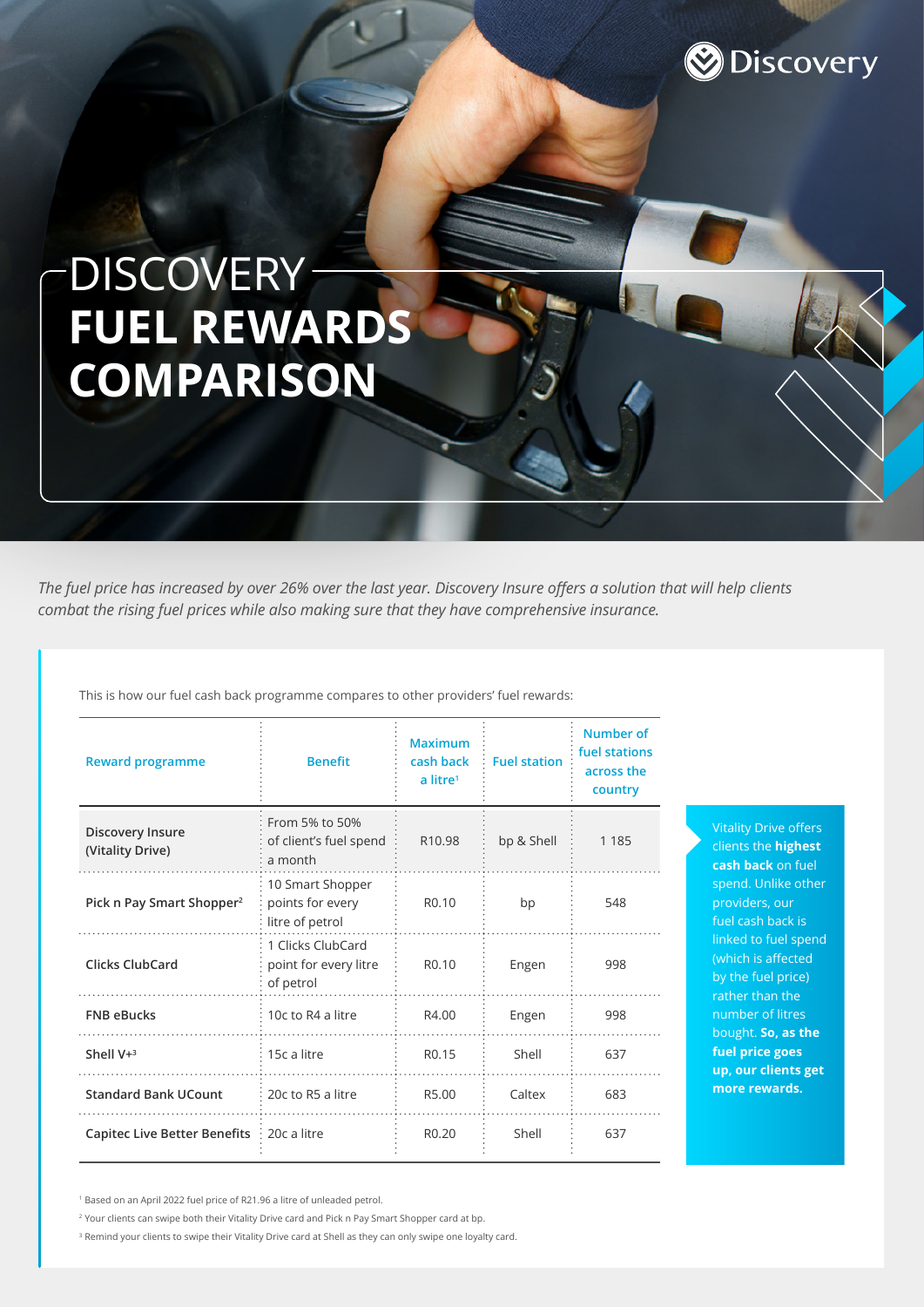### **THE REWARDS CLIENTS CAN EARN ON DIFFERENT PROGRAMMES**

We compare the maximum rewards a client would earn if they spend R1098 (50 litres based on a fuel price of R21.96 a litre) of fuel a month



## **DISCOVERY INSURE OFFERS MORE THAN TWICE THE VALUE OF STANDARD BANK'S UCOUNT\***

### **AN IN-DEPTH LOOK INTO VITALITY DRIVE, UCOUNT AND FNB eBUCKS**

# **Discovery**

**Vitality Drive**

Clients can earn up to 50% fuel cash back on their bp and Shell spend, limited to R800 a month, if they:

- Are on the Classic or Purple Plan
- Complete and pass the Annual MultiPoint check at a Discovery Drive Centre or Tiger Wheel & Tyre
- Have home insurance of at least R250 000 (household contents, building or both)

Client's monthly fuel cash back is calculated by taking the lower of their Vitality Drive points or their monthly fuel spend multiplied by their cash back percentage.

#### **ADDITIONAL REWARDS EACH MONTH**

**Clients can choose to have their fuel cash back paid into their bank account to spend wherever they choose or have the cash back DOUBLED when paid into their Insure Funder Account (IFA).**

\* The closest competitor